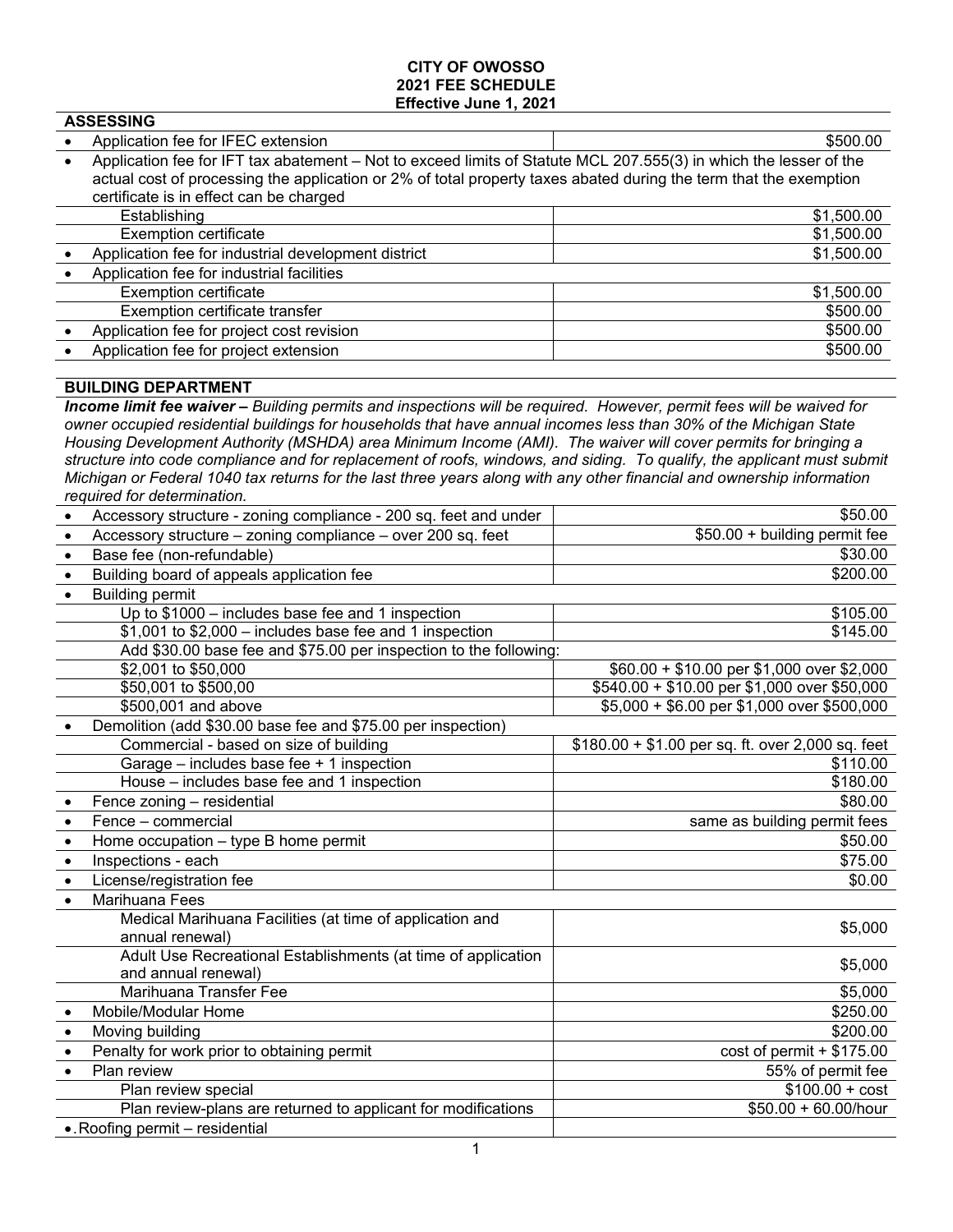| Up to \$5,000 (includes base fee and 1 inspection)                           | \$80.00                       |
|------------------------------------------------------------------------------|-------------------------------|
| \$5,001 to 10,000 (includes base fee and 1 inspection)                       | \$130.00                      |
| Over \$10,000                                                                | same as building permit fees  |
| •. Roofing permit - commercial                                               | same as building permit fees  |
| · Siding                                                                     | \$80.00                       |
| $\bullet$ . Sign                                                             | \$0.40/sq. foot               |
| Temporary sign (90 days)                                                     | \$50.00                       |
| . Swimming pool permit - above ground (zoning compliance)                    | \$50.00                       |
| • Swimming pool permit - in ground                                           | same as building permit fees  |
| • Tank removal                                                               | \$100.00                      |
| . Temporary structures (tents, contractor's mobile offices, etc.)            | \$60.00                       |
| . Wheel chair ramp/door modification (residential - permit required)         | no fee                        |
| · Windows - residential                                                      | \$80.00                       |
| • Windows - all commercial properties                                        | same as building permit fees  |
|                                                                              |                               |
| <b>ELECTRICAL</b>                                                            |                               |
| Base fee (non-refundable)                                                    | \$30.00                       |
| <b>Baseboard heater</b>                                                      | \$15.00                       |
| <b>Branch circuits</b><br>$\bullet$                                          | \$15.00                       |
| Feeders - bus duct (per 50 ft. or fraction thereof)                          | \$15.00                       |
| Fire alarm system<br>$\bullet$                                               | \$150.00                      |
| Fire alarm system - each additional pull station                             | \$15.00                       |
| Furnace - unit heater<br>$\bullet$                                           | \$15.00                       |
| Garage<br>$\bullet$                                                          | \$50.00                       |
| Generator - residential<br>$\bullet$                                         | \$25.00                       |
| Generator - commercial<br>$\bullet$                                          | \$50.00                       |
| Inspections - each<br>$\bullet$                                              | \$50.00                       |
| Safety inspections                                                           | \$75.00                       |
| License/registration fee                                                     | \$0.00                        |
| Low Voltage/Data/Telecom Outlets                                             |                               |
| 1-19 devices, each                                                           | \$5.00                        |
| 20-300 devices                                                               | \$100.00                      |
| Over 300 devices                                                             | \$300.00                      |
| Mobile/modular home                                                          | \$100.00                      |
| Motors<br>$\bullet$                                                          |                               |
| Up to 20 KVA or HP, 1-25 units (each)                                        | \$15.00                       |
| Up to 20 KVA or HP, (each additional unit after 25)                          | \$5.00                        |
| Over 20 KVA or HP, 1-25 units (each)                                         | \$15.00                       |
| Over 20 KVA or HP, (each additional unit after 25)                           | \$7.00                        |
| Penalty for work prior to obtaining permit<br>$\bullet$                      | $cost of permit + $175.00$    |
| Plan review<br>$\bullet$                                                     | \$100.00/hr. (minimum 1 hour) |
| Outlets/receptacles/fixtures/other (per 25 or fraction thereof)<br>$\bullet$ | \$10.00                       |
| Power outlets (a/c/range/dryer/dishwasher/disposal) each<br>$\bullet$        | \$15.00                       |
| Service<br>$\bullet$                                                         |                               |
| $0-200$ amps                                                                 | \$25.00                       |
| 201-600 amps                                                                 | \$30.00                       |
| 601-800 amps                                                                 | \$35.00                       |
| 801-1200 amps                                                                | \$40.00                       |
| Over 1200 amps                                                               | \$45.00                       |
| Sub-panels                                                                   |                               |
| 0-200 amps                                                                   | \$25.00                       |
| 201-600 amps                                                                 | \$30.00                       |
| 601-800 amps                                                                 | \$35.00                       |
| 801-1200 amps                                                                | \$40.00                       |
| Over 1200 amps                                                               | \$45.00                       |
| Signs                                                                        | \$75.00                       |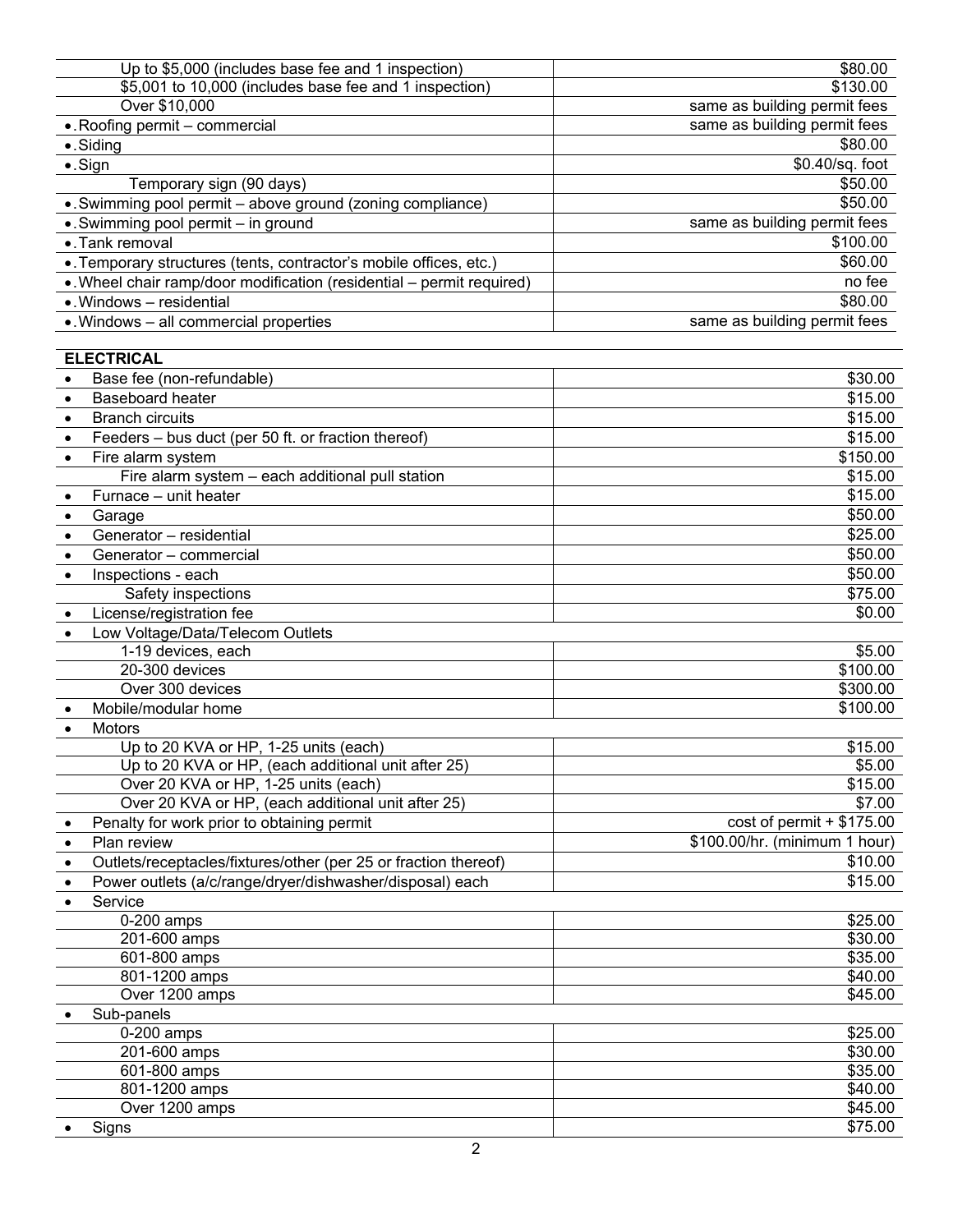| Whole house permit                                                                | \$150.00                                  |
|-----------------------------------------------------------------------------------|-------------------------------------------|
|                                                                                   |                                           |
| <b>MECHANICAL - COMMERCIAL/INDUSTRIAL</b>                                         |                                           |
| • Base fee (non-refundable)                                                       | \$30.00                                   |
| • Air conditioning and refrigeration                                              |                                           |
| Absorption units/chiller                                                          | \$90.00                                   |
| Centrifugal units/chiller                                                         | \$90.00                                   |
| Compressor - 15-50 hp                                                             | \$45.00                                   |
| Compressor - over 50 hp                                                           | \$70.00                                   |
| Heat pumps $- 1.5 - 15$ hp                                                        | \$35.00                                   |
| • Air handlers (self-contained units ventilation & exhaust fans)                  |                                           |
| Under 1,500 cfm (piping fee included)                                             | \$35.00                                   |
| 1,500-10,000 cfm                                                                  | \$45.00                                   |
| Over 10,000 cfm                                                                   | \$100.00                                  |
| • Air handlers (thru-the-wall fan coil vents)                                     | \$15.00                                   |
| • Breeching & combustion to appliance - when required                             | \$60.00                                   |
| • Chimney - factory built                                                         | \$60.00                                   |
| • Cooling towers w/ reservoirs                                                    |                                           |
| Capacity under 500 gal                                                            | \$50.00                                   |
| Capacity over 500 gal                                                             | \$85.00                                   |
| • Crematories                                                                     | \$50.00                                   |
| • Ducts, insulation and fire suppression systems - duct system based on bid price |                                           |
| Under \$3,000                                                                     | \$40.00                                   |
| \$3,000 to \$6,999                                                                | \$50.00                                   |
| \$7,000 to \$14,999                                                               | \$85.00                                   |
| Over \$15,000                                                                     | \$10.00 fee per each \$3,000 + \$85.00    |
| • Electronic air cleaner with washer                                              | \$50.00                                   |
|                                                                                   |                                           |
| • Evaporator coils                                                                |                                           |
| 180,000 BTU and under<br>180,000 BTU and over                                     | \$40.00                                   |
|                                                                                   | \$45.00                                   |
| • Fire suppression systems - based on bid price                                   |                                           |
| Under \$2,000                                                                     | \$75.00                                   |
| \$2,000 to \$7,999<br>Over \$8,000                                                | \$90.00<br>$$15.00$ fee + \$90.00         |
|                                                                                   |                                           |
| • Gas burning equipment - new and/or conversion                                   |                                           |
| 400,000 BTU and under (piping fee included)                                       | \$50.00<br>\$60.00                        |
| Over 400,000 BTU (piping fee included)                                            |                                           |
| • Humidifiers                                                                     | \$25.00                                   |
| $\bullet$ Incinerators - each                                                     | \$40.00                                   |
| $\bullet$ Inspections - each                                                      | \$75.00                                   |
| • Insulation – duct, piping, and/ tanks – based on bid price                      |                                           |
| Under \$2,000                                                                     | \$40.00                                   |
| \$2,000 to \$7,999                                                                | \$50.00                                   |
| Over \$8,000                                                                      | \$15.00 fee per each \$3,000 + \$50.00    |
| • License/registration fee                                                        | \$0.00                                    |
| • LPG & fuel oil tanks (underground add \$5.00 additional) (piping fee included)  |                                           |
| 276 to 550 gal                                                                    | \$60.00                                   |
| 551 to 2,000 gal                                                                  | \$100.00                                  |
| Each additional tank                                                              | add 50% of fee based on largest tank size |
| • Oil burner                                                                      |                                           |
| New/conversion, under 5 gal/hour (piping fee included)                            | \$60.00                                   |
| New/conversion, over 5 gal/hour (piping fee included)                             | \$90.00                                   |
| • Penalty for work prior to obtaining permit                                      | $cost of permit + $175.00$                |
| • Plan review                                                                     | \$100.00/hour - minimum 1 hour            |
| • Refrigeration systems                                                           |                                           |
| Under 5 hp (split system)                                                         | \$35.00                                   |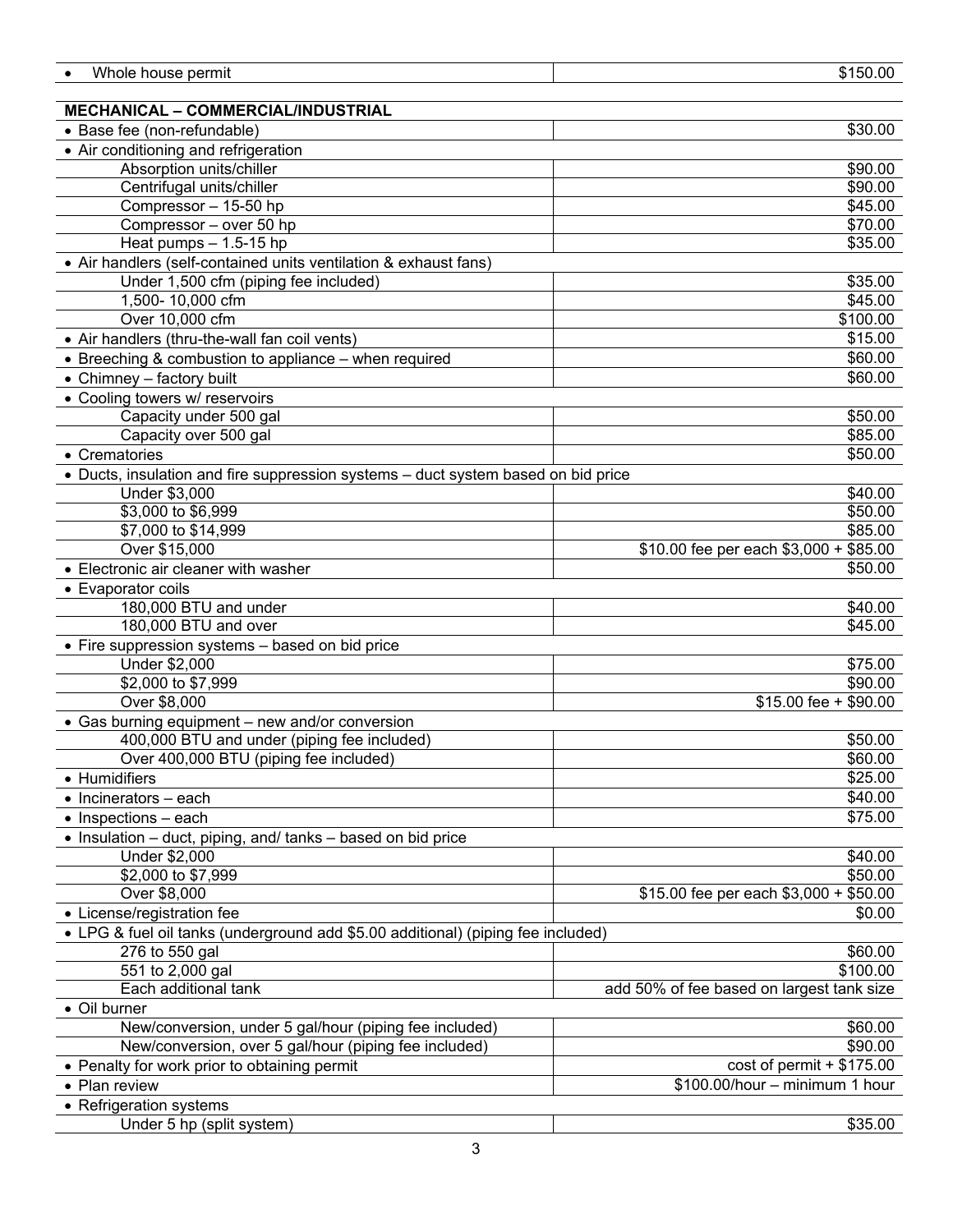|           | 5 hp to 50 hp (split system)                                                       | \$45.00                            |
|-----------|------------------------------------------------------------------------------------|------------------------------------|
|           | Over 50 hp (split system)                                                          | \$75.00                            |
|           | Self-contained units                                                               | \$50.00                            |
|           | • Solar equipment/each panel (piping fee included)                                 | \$30.00                            |
|           | • Unit heaters - hot water, gas, or steam                                          |                                    |
|           | 200,000 BTU and under (piping fee included)                                        | \$30.00                            |
|           | Over 200,000 BTU (piping fee included)                                             | \$40.00                            |
|           |                                                                                    |                                    |
|           | <b>MECHANICAL-RESIDENTIAL</b>                                                      |                                    |
|           | Base fee (non-refundable)                                                          | \$30.00                            |
| $\bullet$ | <b>Boiler</b>                                                                      |                                    |
|           | 200,000 BTU's and under (piping fee included)                                      | \$40.00                            |
|           | Over 200,000 BTU's (piping fee included)                                           | \$55.00                            |
| $\bullet$ | Central air                                                                        | \$35.00                            |
| $\bullet$ | Dampers (all kinds)                                                                | \$15.00                            |
|           | Duct system                                                                        |                                    |
|           | Under \$3,000                                                                      | \$30.00                            |
|           | \$3,000 to \$6,999                                                                 | \$35.00                            |
|           | \$7,000 to \$15,000                                                                | \$40.00                            |
|           | Over \$15,000                                                                      | $$7.00$ per each $$1,000 + $40.00$ |
|           | Exhaust fan                                                                        | \$15.00                            |
|           | Gas burning equipment - new and/or conversion                                      |                                    |
|           | 400,000 BTU's and under (piping fee included)                                      | \$40.00                            |
|           | Over 400,000 BTU's (piping fee included)                                           | \$55.00                            |
|           | Gas piping/each outlet                                                             | \$15.00                            |
| $\bullet$ | Hotel or motel/per unit                                                            | \$50.00                            |
| $\bullet$ | Inspections - each                                                                 | \$75.00                            |
| $\bullet$ | License/registration fee                                                           | \$0.00                             |
| $\bullet$ | LPG & fuel oil tanks (underground add additional \$10) (piping fee                 | \$30.00                            |
|           | included)                                                                          |                                    |
| $\bullet$ | Modular home                                                                       | \$150.00                           |
| $\bullet$ | Oil burner - new and/or conversion (piping fee included)                           | \$45.00                            |
| $\bullet$ | Penalty for work prior to obtaining permit                                         | $cost of permit + $175.00$         |
| $\bullet$ | Plan review                                                                        | $$100.00/hour - 1 hour minimum$    |
| $\bullet$ | Solar equipment/each panel (piping fee included)                                   | \$100.00                           |
| $\bullet$ | Solid fuel equipment (complete) - wood stove, prefab fireplaces,<br>stoves, add-on | \$45.00                            |
|           | Two-family dwelling                                                                | \$150.00                           |
|           | Water heater                                                                       | \$15.00                            |
|           | Whole house permit                                                                 | $\overline{$}125.00$               |
|           |                                                                                    |                                    |
|           | <b>PLUMBING</b>                                                                    |                                    |
|           | Base fee (non-refundable)                                                          | \$30.00                            |
| $\bullet$ | Fixtures, floor drains, water connected appliances                                 | \$15.00                            |
| $\bullet$ | Hotel, motel/per unit                                                              | \$45.00                            |
| $\bullet$ | Inspections - each                                                                 | \$75.00                            |
| $\bullet$ | License/registration fee                                                           | \$0.00                             |
| $\bullet$ | Manholes - catch basins/each                                                       | \$15.00                            |
| $\bullet$ | Modular home                                                                       | \$150.00                           |
| $\bullet$ | Penalty for work prior to obtaining permit                                         | $cost of permit + $175.00$         |
| $\bullet$ | Plan review                                                                        | \$100.00/hour - minimum 1 hour     |
| $\bullet$ | Reduced pressure zone back-flow preventer                                          | \$15.00                            |
| $\bullet$ | Sewage ejectors, sumps                                                             | \$15.00                            |
| $\bullet$ | Sewers (sanitary, storm, or combined)                                              | \$15.00                            |
| $\bullet$ | Sewers (connection building drain-building sewer)                                  | \$15.00                            |
| $\bullet$ | Stacks (soil, waste, vent and conductor)                                           | \$10.00                            |
|           |                                                                                    |                                    |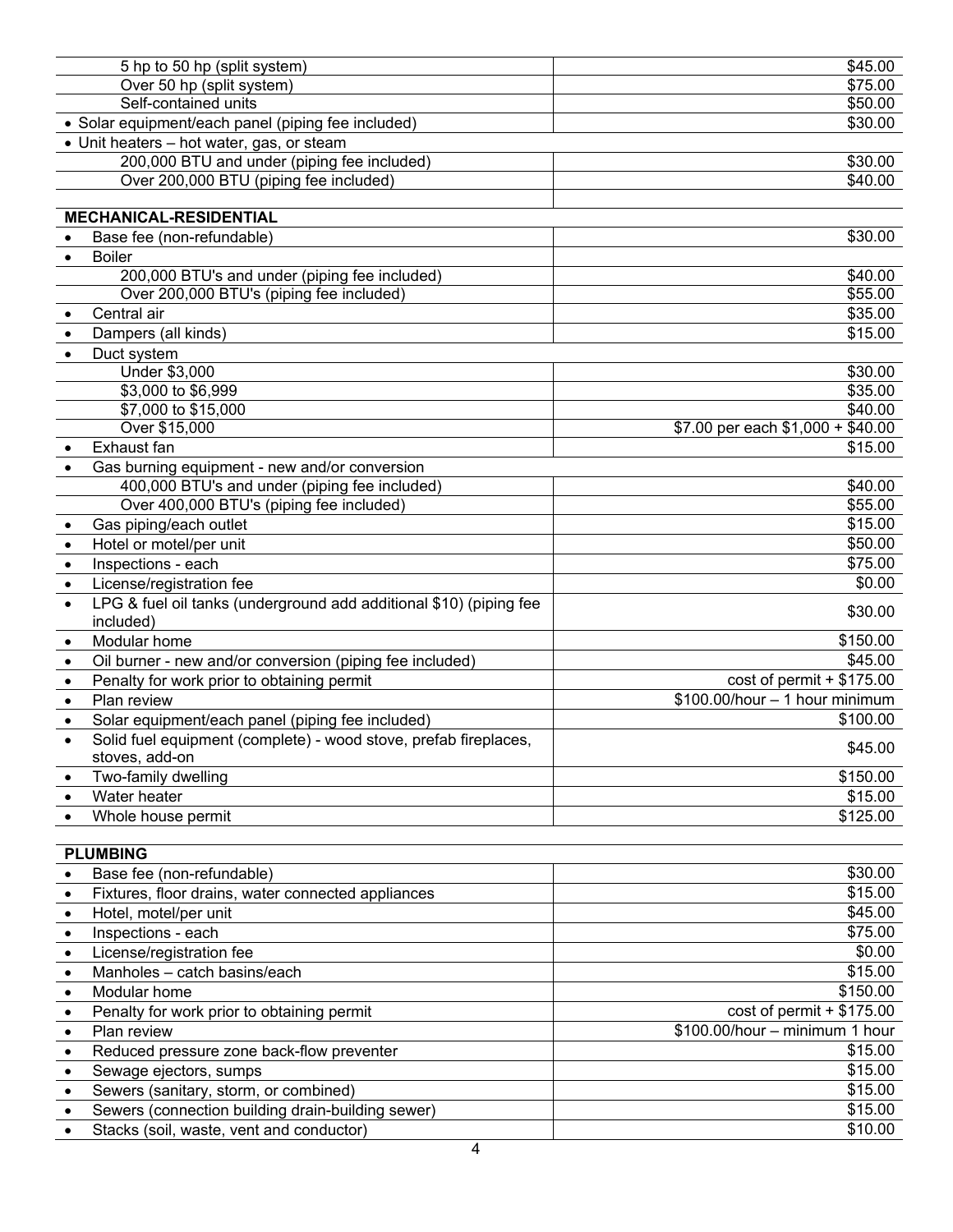|   | Sub-soil drains                                                                                                        | \$15.00                                               |
|---|------------------------------------------------------------------------------------------------------------------------|-------------------------------------------------------|
|   | Two-family                                                                                                             | \$180.00                                              |
|   | Water distributing pipe                                                                                                |                                                       |
|   | $\frac{3}{4}$                                                                                                          | \$15.00                                               |
|   | 1"                                                                                                                     | \$15.00                                               |
|   | $1\frac{1}{4}$                                                                                                         | \$20.00                                               |
|   | $1\frac{1}{2}$                                                                                                         | $\overline{$}30.00$                                   |
|   | Over 2"                                                                                                                | \$45.00                                               |
|   | Water service                                                                                                          |                                                       |
|   | Less than 2"                                                                                                           | \$15.00                                               |
|   | $2"$ to $6"$                                                                                                           | \$25.00                                               |
|   | over <sub>6</sub> "                                                                                                    | \$30.00                                               |
|   |                                                                                                                        | \$120.00                                              |
|   | Whole house permit                                                                                                     |                                                       |
|   |                                                                                                                        |                                                       |
|   | <b>CITY CLERK</b>                                                                                                      |                                                       |
|   | Cable television franchise fee                                                                                         | 3%                                                    |
|   | Marriage fee/presided by Mayor                                                                                         | \$10.00                                               |
|   |                                                                                                                        |                                                       |
|   | <b>CITY TREASURER</b>                                                                                                  |                                                       |
|   | Adult entertainment license fee:                                                                                       |                                                       |
|   | Note: If application denied, 1/2 fee returned                                                                          | \$1,500.00                                            |
|   | Adult entertainment license renewal fee                                                                                | \$1,500.00                                            |
|   | Note: a late penalty of \$100 if renewal filed less than 60 days                                                       |                                                       |
|   | before license exp. If application denied, 1/2 of total fees                                                           | \$1,500.00                                            |
|   | collected returned                                                                                                     |                                                       |
|   | License renewal                                                                                                        |                                                       |
|   | Late fee first 15 days                                                                                                 | License fee + 25%                                     |
|   |                                                                                                                        |                                                       |
|   | Late fee beyond 15 days                                                                                                | License fee + 50% adult entertainment penalties       |
|   | Adult entertainment penalties                                                                                          | \$500.00                                              |
|   | Collection fee tax - administrative fee                                                                                |                                                       |
|   | 1% on all advalorem taxes (on the amounts collected for other units – not City) Potential to collect Admin. Fee on our |                                                       |
|   | own (City) taxes                                                                                                       |                                                       |
|   | Property tax late collection fee                                                                                       |                                                       |
|   | Summer                                                                                                                 | 2% additional September                               |
|   | Summer                                                                                                                 | 3% additional October                                 |
|   | Summer                                                                                                                 | 4% additional November                                |
|   | Winter & any summer balance                                                                                            | 3% additional Feb 15 <sup>th</sup> - 28 <sup>th</sup> |
|   | Return check - as allowed by MCL 600.2952                                                                              |                                                       |
|   |                                                                                                                        |                                                       |
|   | <b>COMMUNITY DEVELOPMENT</b>                                                                                           |                                                       |
|   | Credit reports (if not partnered w/ bank or finance group)                                                             | $cost + 25%$                                          |
|   | <b>Consultant Escrow fee</b>                                                                                           | \$1,500.00                                            |
| ٠ | Historic district permit application fee                                                                               | \$0.00                                                |
| ٠ | Lot splits                                                                                                             |                                                       |
|   |                                                                                                                        |                                                       |
|   | Single                                                                                                                 | \$225.00                                              |
|   | Multiple                                                                                                               | \$225.00 each + \$35.00/resulting lot                 |
|   | Off-street parking facility/lot application permit (see                                                                | \$150.00                                              |
|   | ordinance/code)                                                                                                        |                                                       |
|   | Parks                                                                                                                  |                                                       |
|   | <b>Pavilion Reservations</b>                                                                                           | City Resident \$25.00                                 |
|   |                                                                                                                        | Non-City Resident \$75.00                             |
|   | Food Vendor License Fee (good for 1 calendar year)                                                                     | \$100.00                                              |
|   | Permits ("new use of land" and "new use of building(s))"                                                               |                                                       |
|   | mentioned specifically in code                                                                                         | \$30.00                                               |
|   | Rental property registration/per unit                                                                                  | \$25.00                                               |
|   | Non-compliance fee, 1 <sup>st</sup> occurrence                                                                         | \$200.00                                              |
|   | Non-compliance fee, each additional occurrence                                                                         | \$400.00                                              |
|   |                                                                                                                        |                                                       |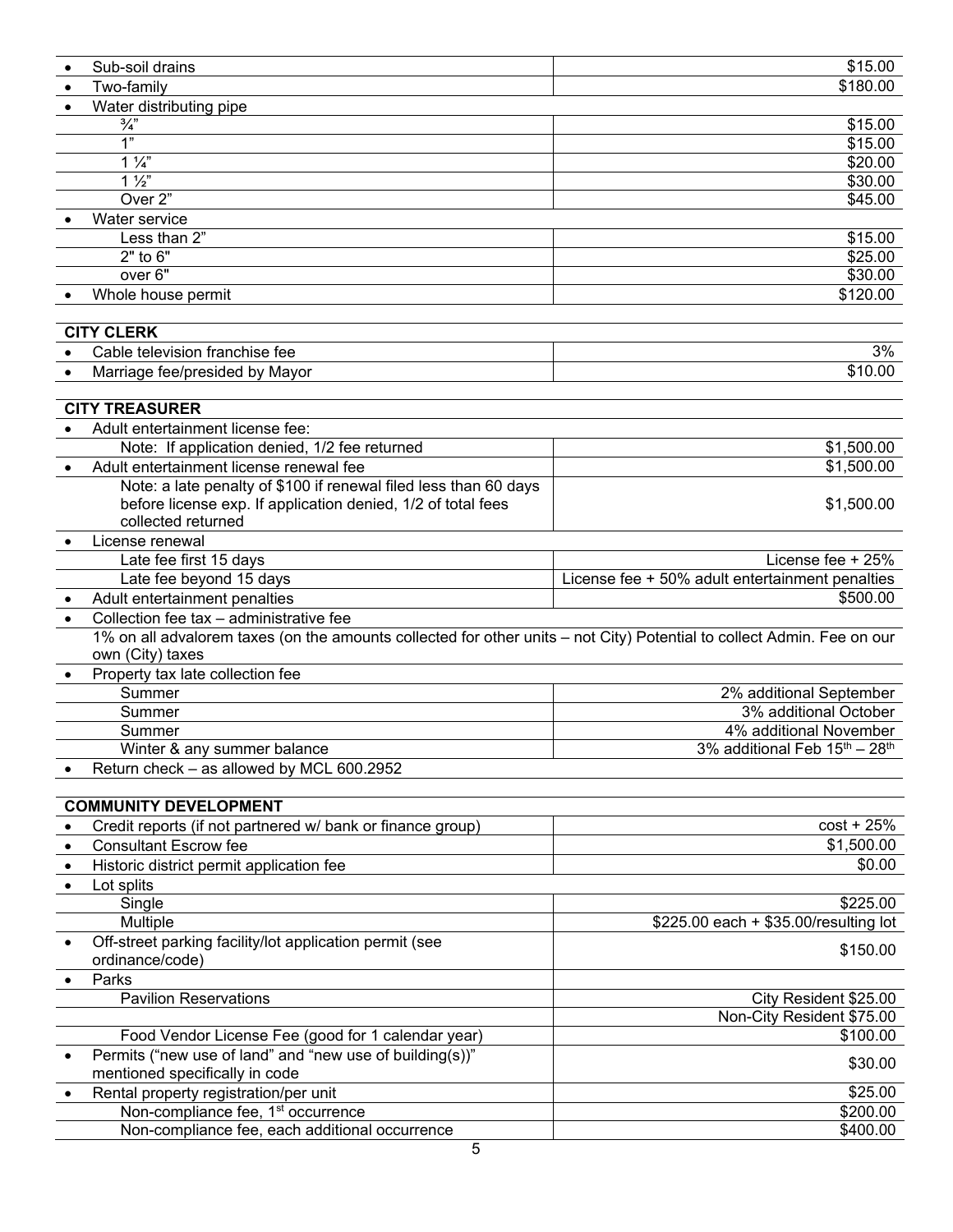|           | Residential entranceway permit (see ordinance/code)                                                                     | \$150.00                                     |
|-----------|-------------------------------------------------------------------------------------------------------------------------|----------------------------------------------|
| $\bullet$ | Rezoning request                                                                                                        | $$550.00 + $5.00/acre$                       |
|           | Site Plans                                                                                                              |                                              |
|           | Apartment/townhouse                                                                                                     | $$550.00 + $4.50/$ unit                      |
|           | Commercial/Industrial                                                                                                   | $$500.00 + $50.00/a$ cre                     |
|           | Institutional (Schools, Public Services, Hospitals)                                                                     | $$475.00 + $40.00/a$ cre                     |
|           | Mobile home park                                                                                                        | \$575.00 + \$5.00/unit                       |
|           | Planned Unit Development/Mixed use development                                                                          | $$550.00 + $50.00/$ acre                     |
|           | Preliminary site plan review                                                                                            | 75% of site plan review fee                  |
|           | Single family site condo (prelim or final)                                                                              | $$700.00 + $5.00/$ lot                       |
|           |                                                                                                                         | 75% of site plan review fee + any needed     |
|           | Site plan revision/review                                                                                               | consulting fees determined by administration |
|           | Special meetings with planner                                                                                           | all costs by owner/applicant via escrow      |
|           | Special exceptions application/permit, conditional use or                                                               |                                              |
|           | temporary use permit by ZBA (see ordinance/code)                                                                        | \$200.00                                     |
|           | Special land use                                                                                                        | $$400.00 + $6.00/$ acre                      |
|           | Subdivision                                                                                                             |                                              |
|           | Preliminary - tentative                                                                                                 | $$700.00 + $5.00/$ lot                       |
|           | Preliminary - final                                                                                                     | $$350.00 + $2.50/$ lot                       |
|           | Final plat                                                                                                              | $$500.00 + $4.00/$ lot                       |
|           | Temporary land use (ZBA review)                                                                                         | \$500.00                                     |
|           | Temporary uses for administrative approval                                                                              | \$75.00                                      |
|           | Use variance                                                                                                            | \$700.00                                     |
|           | Wireless communications equipment and support structures                                                                |                                              |
|           |                                                                                                                         | Administrative costs to review and process   |
|           | Zoning application fee                                                                                                  | application or \$1,000 (whichever is less)   |
|           | Non-exempt co-locating small cell wireless facilities and support structures                                            |                                              |
|           | Zoning application fee-new wireless support structure or                                                                |                                              |
|           | modification of an existing wireless support structure                                                                  | \$1.000                                      |
|           | Zoning application fee-new small cell wireless support                                                                  |                                              |
|           | structure or modification of an existing small cell wireless                                                            | \$500                                        |
|           | facility                                                                                                                |                                              |
|           | Co-locate a small cell wireless facility and/or associated support structure application fee shall not exceed and shall |                                              |
|           | be set as follows:                                                                                                      |                                              |
|           | Application fee for permit-each small cell wireless facility                                                            | \$200                                        |
|           | alone                                                                                                                   |                                              |
|           | Application fee for permit-each small cell wireless facility and                                                        |                                              |
|           | a new utility pole or wireless support structure to which it will                                                       | \$300                                        |
|           | be attached                                                                                                             |                                              |
|           | Annual permit fee for each utility pole or wireless support structure in ROW on which a wireless provider has           |                                              |
|           | approval to co-locate a small cell wireless facility shall not exceed and shall be set as follows:                      | \$20                                         |
|           | Annually, unless subsection D. (2) applies.<br>Annual permit fee, if the utility pole or wireless support               |                                              |
|           | structure was erected by or on behalf of the wireless provider                                                          | \$125                                        |
|           | on or after March 12, 2019                                                                                              |                                              |
|           | Zoning variance                                                                                                         |                                              |
|           | Commercial                                                                                                              | \$400.00                                     |
|           | Residential                                                                                                             | \$175.00                                     |
|           |                                                                                                                         |                                              |
|           | <b>GENERAL</b>                                                                                                          |                                              |
|           | Notary                                                                                                                  |                                              |
|           | Non-resident                                                                                                            | \$10.00                                      |
|           | Resident                                                                                                                | \$5.00                                       |
|           | Rental conference room between 8:00 am to 5:00 pm                                                                       |                                              |
|           | $\frac{1}{2}$ day up to four hours                                                                                      | \$30.00                                      |
|           | Full day                                                                                                                | \$60.00                                      |
|           | Organization of which the city is a member                                                                              | \$0.00                                       |
|           |                                                                                                                         |                                              |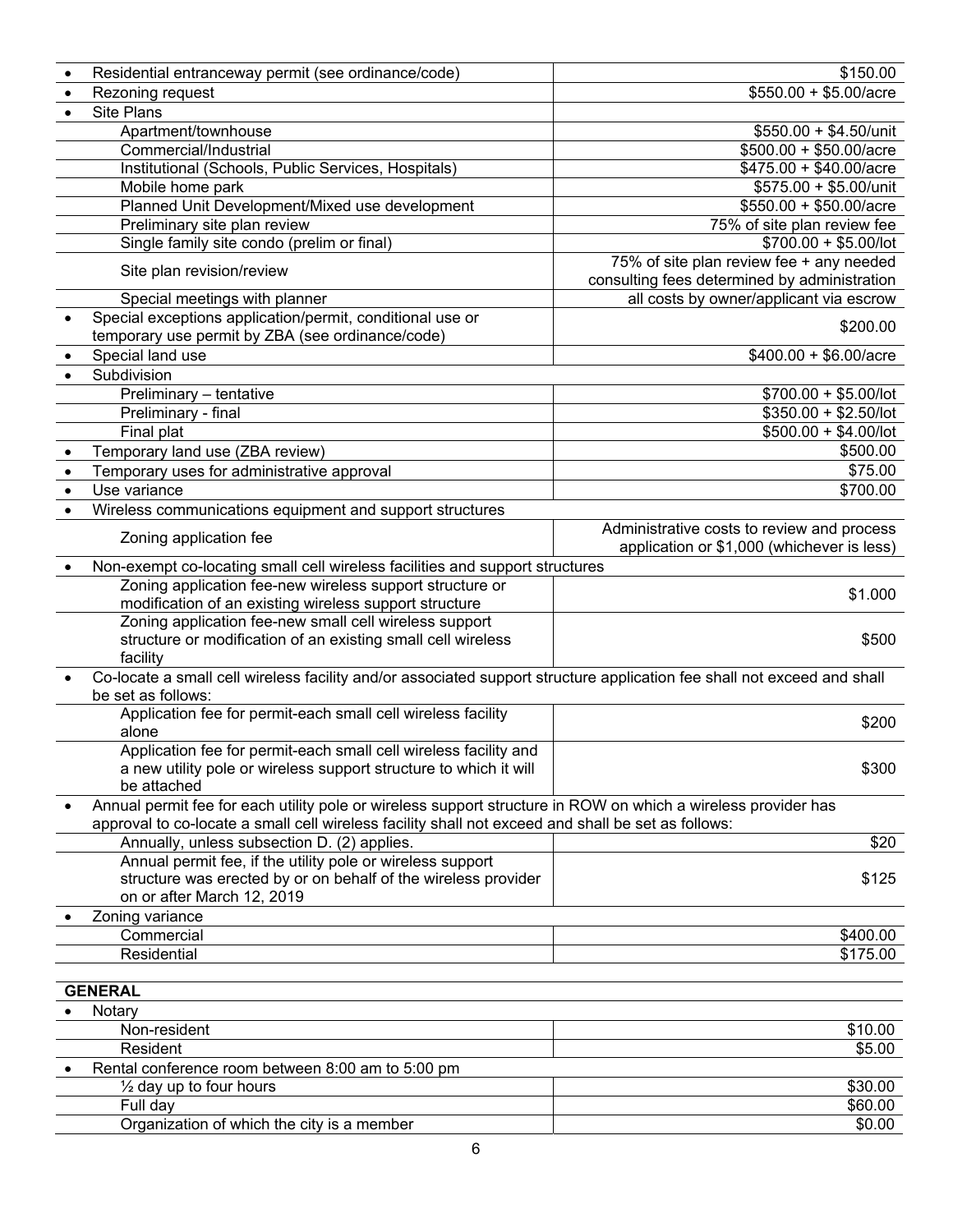| Rental council chambers between 8:00 am to 5:00 pm |         |
|----------------------------------------------------|---------|
| Up to four hours                                   | \$30.00 |
| Full dav                                           | \$60.00 |
| Organization of which the city is a member         | \$0.00  |
|                                                    |         |

#### **HISTORICAL COMMISSION** - **Funds go to Historical Commission**

| <b>Admission Curwood Castle</b>      |                         |          |
|--------------------------------------|-------------------------|----------|
| Adult                                | Donation Request \$5.00 |          |
| Child                                | Donation Request \$2.00 |          |
| <b>Rental Curwood Castle</b>         |                         |          |
| First hour                           | (\$50.00 refundable)    | \$250.00 |
| Each additional hour                 |                         | \$55.00  |
| <b>Rental Gould House</b>            |                         |          |
| First hour                           | (\$50.00 refundable)    | \$250.00 |
| Each additional hour                 |                         | \$55.00  |
| Rental Gould House apartment #2      |                         |          |
| Per month                            |                         | \$750.00 |
| Note: reduction in rate if long term |                         | \$700.00 |
| Rental Gould House apartment #3      |                         |          |
| Per month                            |                         | \$750.00 |
| Note: reduction in rate if long term |                         | \$700.00 |
|                                      |                         |          |

# **PUBLIC SAFETY**

|           | Ambulance fees – adjusted to the screen rates approved by commercial insurance companies |                          |
|-----------|------------------------------------------------------------------------------------------|--------------------------|
|           | In-facility transport                                                                    | \$250.80                 |
|           | Dog license                                                                              | as per Shiawassee County |
| $\bullet$ | False alarm fee – fee may be waived by authority of Public Safety Director               |                          |
|           | First call in 12 months                                                                  | \$0.00                   |
|           | Second false alarm in 12 months                                                          | \$10.00                  |
|           | Each additional false alarm in calendar year                                             | \$25.00                  |
|           | Late fee(s) (in excess of 10 days)                                                       | 10% of fee + 6% interest |
|           | Fire house demonstrations                                                                | donation only            |
|           | Fire run                                                                                 | \$500.00                 |
|           | Gun registration                                                                         | \$10.00                  |
|           | Liquor license application fee                                                           | \$10.00                  |
|           | Liquor license changes                                                                   | \$50.00                  |
|           | Liquor license ownership transfer                                                        | \$150.00                 |
|           | Portable breath test (PBT)                                                               |                          |
|           | $1/2$ month                                                                              | \$15.00                  |
|           | Full month                                                                               | \$30.00                  |
|           | Sex offender initial registration                                                        | \$35.00                  |

## **PARKING FINES – DEFINED IN SECTION 33 OF THE OWOSSO MUNICIPAL CODE**

| Abandoned car            |         |
|--------------------------|---------|
| Paid within 7 days       | \$15.00 |
| Paid within 14 days      | \$30.00 |
| Paid within 30 days      | \$45.00 |
| Across parking line      |         |
| Paid within 7 days       | \$15.00 |
| Paid within 14 days      | \$30.00 |
| Paid within 30 days      | \$45.00 |
| <b>Blocking alley</b>    |         |
| Paid within 7 days       | \$15.00 |
| Paid within 14 days      | \$30.00 |
| Paid within 30 days      | \$45.00 |
| <b>Blocking driveway</b> |         |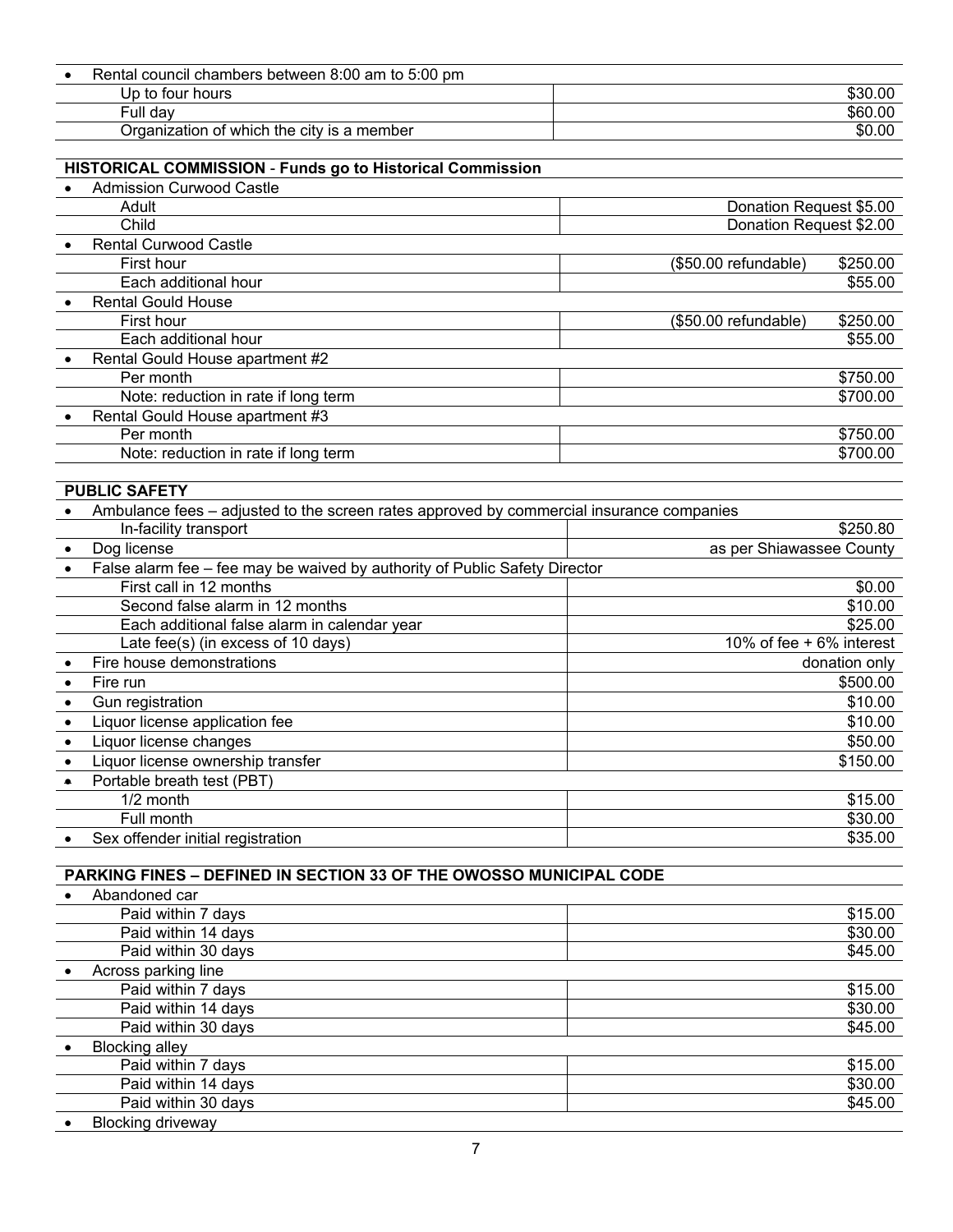| Paid within 7 days                                            | \$15.00  |
|---------------------------------------------------------------|----------|
| Paid within 14 days                                           | \$30.00  |
| Paid within 30 days                                           | \$45.00  |
| <b>Blocking traffic</b>                                       |          |
| Paid within 7 days                                            | \$15.00  |
| Paid within 14 days                                           | \$30.00  |
| Paid within 30 days                                           | \$45.00  |
| Double parking                                                |          |
| Paid within 7 days                                            | \$15.00  |
| Paid within 14 days                                           | \$30.00  |
| Paid within 30 days                                           | \$45.00  |
| Fifth violation of any above violation within a 30-day period |          |
| Paid within 7 days                                            | \$100.00 |
| Paid within 14 days                                           |          |
|                                                               | \$100.00 |
| Paid within 30 days                                           | \$100.00 |
| Moving to evade time limitations                              |          |
| Paid within 7 days                                            | \$15.00  |
| Paid within 14 days                                           | \$30.00  |
| Paid within 30 days                                           | \$45.00  |
| Other parking violation                                       |          |
| Paid within 7 days                                            | \$15.00  |
| Paid within 14 days                                           | \$30.00  |
| Paid within 30 days                                           | \$45.00  |
| Overnight parking in 3:00 am to 6:00 am zone                  |          |
| Paid within 7 days                                            | \$15.00  |
| Paid within 14 days                                           | \$30.00  |
| Paid within 30 days                                           | \$45.00  |
| Parked facing wrong way                                       |          |
| Paid within 7 days                                            | \$15.00  |
| Paid within 14 days                                           | \$30.00  |
| Paid within 30 days                                           | \$45.00  |
| Parking in prohibited zone                                    |          |
| Paid within 7 days                                            | \$15.00  |
| Paid within 14 days                                           | \$30.00  |
| Paid within 30 days                                           | \$45.00  |
| Parking in loading zone                                       |          |
| Paid within 7 days                                            | \$15.00  |
|                                                               | \$30.00  |
| Paid within 14 days<br>Paid within 30 days                    | \$45.00  |
|                                                               |          |
| Parking on sidewalk or crosswalk                              |          |
| Paid within 7 days                                            | \$15.00  |
| Paid within 14 days                                           | \$30.00  |
| Paid within 30 days                                           | \$45.00  |
| Parking at yellow curb                                        |          |
| Paid within 7 days                                            | \$15.00  |
| Paid within 14 days                                           | \$30.00  |
| Paid within 30 days                                           | \$45.00  |
| Parking in handicap zone                                      |          |
| Paid within 7 days                                            | \$50.00  |
| Paid within 14 days                                           | \$100.00 |
| Paid within 30 days                                           | \$100.00 |
| Parking within 15 feet of fire hydrant                        |          |
| Paid within 7 days                                            | \$15.00  |
| Paid within 14 days                                           | \$30.00  |
| Paid within 30 days                                           | \$45.00  |
| Parking over 12 inches from curb                              |          |
| Paid within 7 days                                            | \$15.00  |
|                                                               |          |